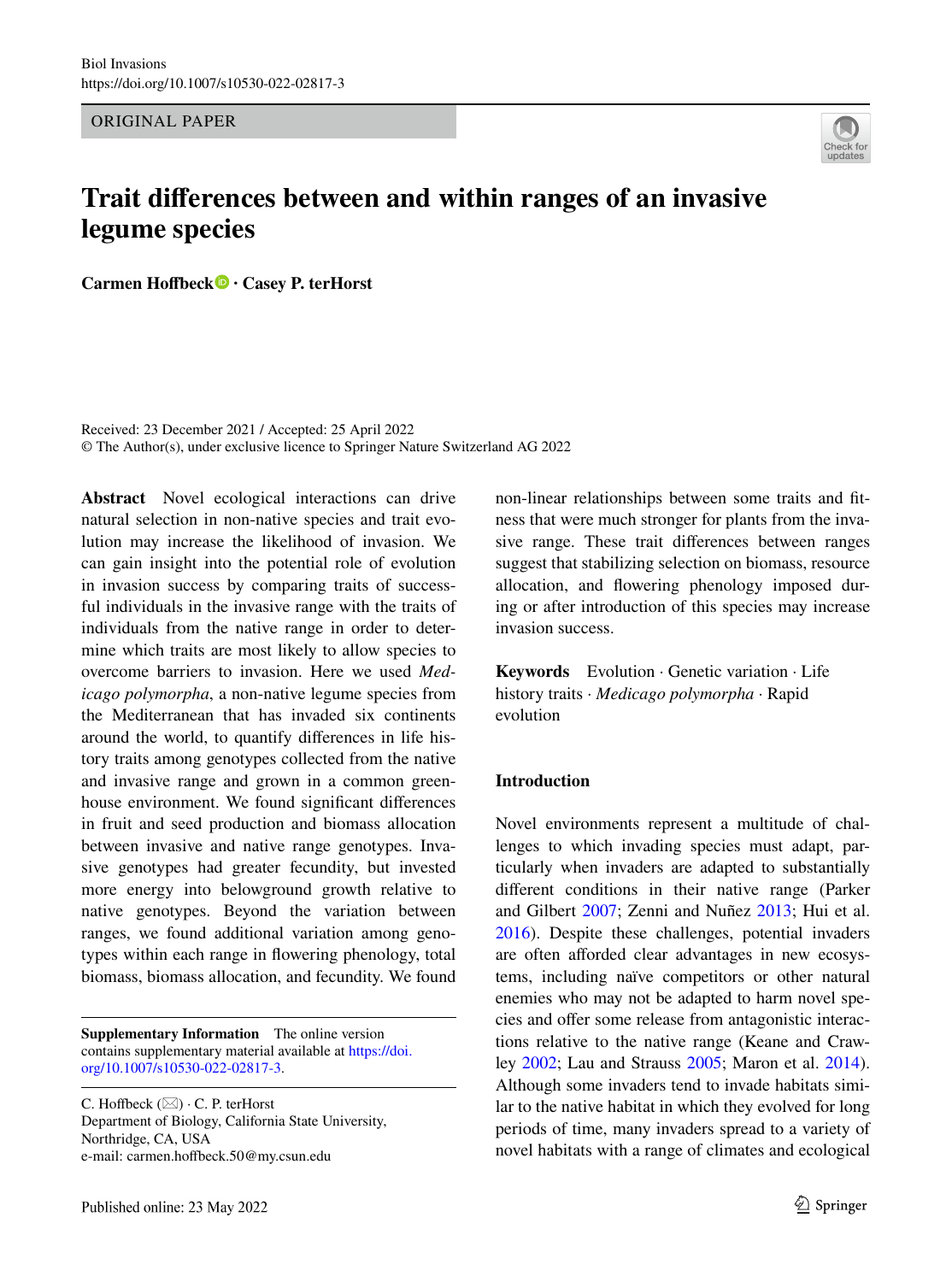interactions. The ability to spread to multiple habitat types depends on the ability of a species to cope with a variety of environmental conditions. Depending on the species, successful strategies can rely on phenotypic plasticity, selection on and evolution of inherited traits, or both (Davidson et al. [2011;](#page-9-2) Palacio-López and Gianoli [2011;](#page-10-4) Geng et al. [2016;](#page-9-3) Marchini et al. [2019\)](#page-10-5).

Though evolution is often considered over very long time periods, there is extensive evidence that evolution often occurs on ecologically relevant time scales (Thompson [1998;](#page-10-6) Hairston et al. [2005;](#page-9-4) Schoener [2011](#page-10-7)). For invasive species, evolution on ecological time scales can be crucial for adaptation to a novel ecosystem (Maron et al. [2004](#page-10-8); Lambrinos [2004](#page-10-9)). In one example, invasive St. John's wort (*Hypericum perforatum*) displayed changes in life history traits (size and fecundity) in response to environmental clines, indicating rapid evolution to new environments (Maron et al. [2004\)](#page-10-8). Similarly, high genetic variation and repeated introductions of the invasive grass *Phalaris arundinacea* allowed for vegetative colonization ability and greater phenotypic plasticity to evolve in the invasive range (Lavergne and Molofsky [2007\)](#page-10-10). Depending on the mode of introduction of a novel species, the invasion process may impose selection for greater dispersal, higher fecundity, larger size or competitive ability (defned here as the efect of an individual on its neighbors, as in Goldberg [1996\)](#page-9-5), or other life history traits associated with invasion success (Jelbert et al. [2015\)](#page-9-6).

Trait variation within a species has been recognized as an important driver of many ecological phenomenon, including niche selection and expansion, nutrient usage, competition, and community structure (Hughes et al. [2008](#page-9-7); Agashe and Bolnick [2010](#page-9-8)). The spectrum between r and K life history strategies (MacArthur and Wilson [1967\)](#page-10-11) is often considered to refect diferences among species, but is also relevant in considering diferences among individuals within a species (Bolnick et al. [2011](#page-9-9)). Diferences in life history strategies within a species may allow a species to fll more niche space—generalist species can be composed of a population of specialist individuals (Bolnick et al. [2003;](#page-9-10) Agashe and Bolnick [2010](#page-9-8)), as in the generalist American mink (*Mustela lutreola*) which specializes in local available prey (Sidorovich et al. [2001](#page-10-12); Bolnick et al. [2003](#page-9-10)). Genetic diversity is also important for rapid evolution, as such diversity

is required for natural selection to act upon. If high genetic diversity enables a population to respond to diferent types or strengths of species interactions (Vellend and Geber [2005\)](#page-10-13) or utilize more resources and expand the range of the niche (Agashe and Bolnick [2010\)](#page-9-8), we might expect some genotypes in the species to experience greater invasion success, or experience positive selection in a broader range of ecosystems.

Life history strategies have been shown to be important targets of selection in invasive species (Barrett et al. [2008\)](#page-9-11), as adaptation to a new ecosystem requires considering evolution of linked and correlated traits in the community context in which invasion occurs (terHorst et al. [2018b](#page-10-14)). Because of ecological pleiotropy or genetically-linked traits, we must also consider selection on life history traits that promote invasion into a novel ecosystem. For example, an increase in fecundity, which is typically positively related to invasion success (Jelbert et al. [2015\)](#page-9-6) may be selected for in an introduced population. However, if increased seed number is associated with decreased seed size, which decreases competitive ability, this presents a trade-off in life history strategies.

*Medicago polymorpha,* commonly known as burr clover or burr medic, is an invasive legume species that often competes with native species in its introduced range (Lau and Strauss [2005\)](#page-10-2). *M. polymorpha* is endemic to the Mediterranean region, but has invaded six continents, predominantly spreading from its use in agriculture as a nitrifying cover crop (Porter and Simms [2014](#page-10-15)). Understanding *M. polymorpha* and the traits that facilitate invasion success can provide insight into how invasive plants shift from a native to invasive range and which traits lead to invasion success (Jelbert et al. [2015\)](#page-9-6), and is important for limiting the spread of this invader into further habitats (Westbrooks [1998](#page-10-16)). Previous research has shown signifcant genetic variation in interactions between *M. polymorpha* and other species, including competitors, herbivores, and mutualists (terHorst and Lau [2015;](#page-10-17) Bayliss et al. [2017](#page-9-12); Getman-Pickering et al. [2018;](#page-9-13) [terHorst et al. 2018a\)](#page-10-18). Such genetic variation, as well as the ability to experimentally replicate genotypes, presents the opportunity to compare genotypes of *M. polymorpha* that have been successful in the invasive and native ranges. We can use such comparisons to examine any diferences in life history traits between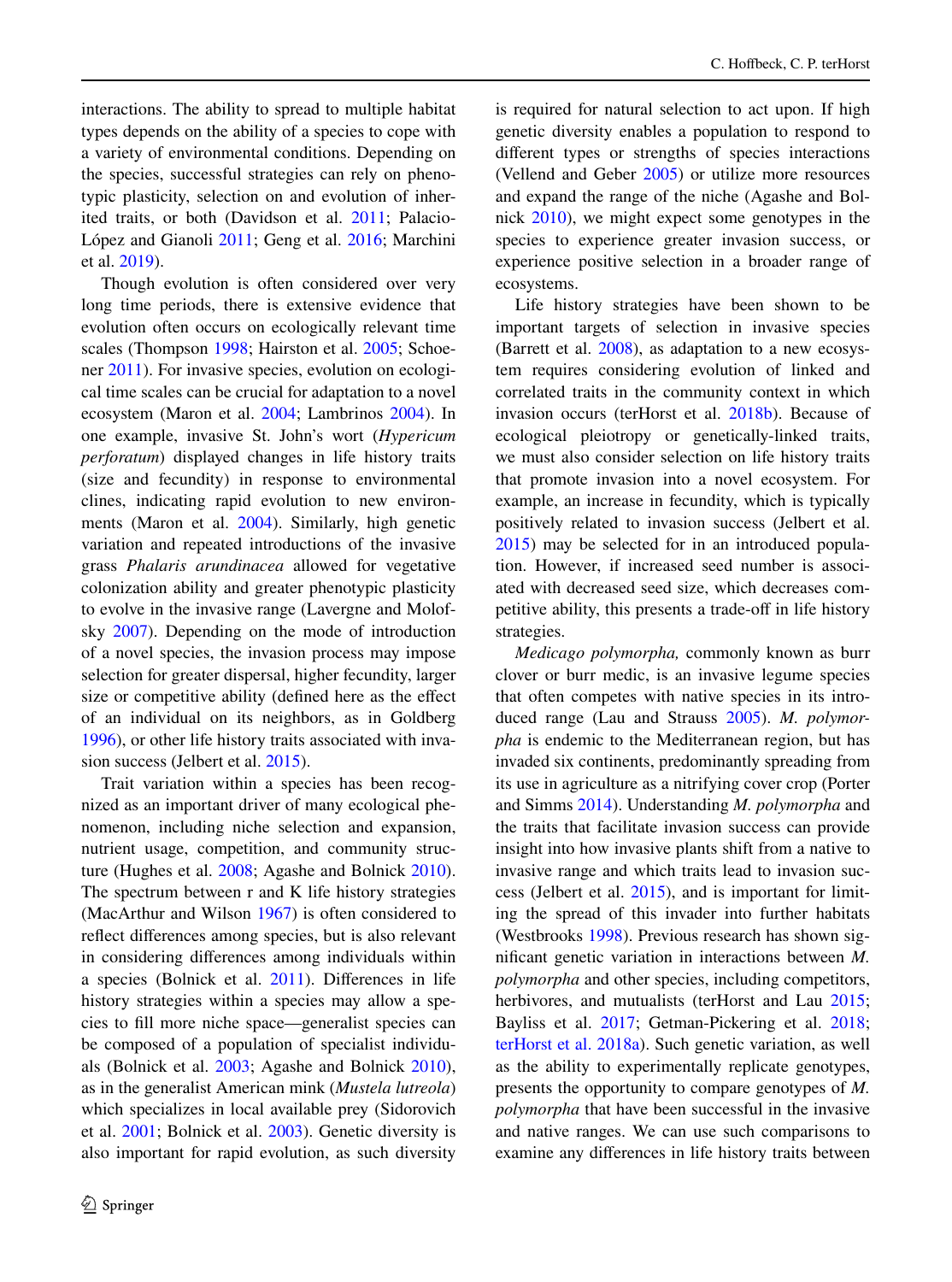# genotypes that were able to successfully establish in novel habitats and those genotypes successful in the native range. This can provide insight into potential evolutionary shifts that may have taken place during or after the invasion process and may have played a role in successful invasion by this species.

We used a greenhouse experiment to quantify differences in life history traits among and between genotypes from invasive and native ranges to examine extant variation in this species and consider a possible role of evolution in invasion success. In the absence of an adaptive radiation in the invasive range, we expected less trait variation among invasive range genotypes, assuming that seed stocks used in agricultural settings from which invaders have escaped around the world represent only a fraction of the genetic variation in the native range. However, it is possible that existing variation or new benefcial mutations in invasive range genotypes could have facilitated selection in response to a wider range of niche space in the invasive range relative to the Mediterranean climate experienced in the native range. Further, we expected invasive range genotypes to have greater overall biomass and ftness and earlier fowering phenology than native range genotypes, as these traits are often associated with inva-sion success in other species (Helliwell et al. [2018](#page-9-14); Marchini et al. [2019\)](#page-10-5). Finally, if invasive genotypes rely less on rhizobia mutualists and invest less in belowground growth, then we expected to see greater above:belowground biomass ratios in invasive range genotypes. Broadly, we hypothesized that we would see diferences in mean traits and trait variation between invasive and native range genotypes of *M. polymorpha*.

## **Methods**

### Collection and rearing

We haphazardly selected 10 accessions of *Medicago polymorpha* from the native and invasive ranges of *Medicago polymorpha* (Bullitta et al. [1994\)](#page-9-15), from the USDA Germplasm Resource Information Network collection, for a total of 20 genotypes (Table [1\)](#page-2-0). Because these genotypes have been grown in greenhouses for several generations after collection from their natural environment, maternal effects should play little role in determining traits. As these plants are primarily selfng, which should result in homozygous clones after a few generations, we refer to each accession as a genotype.

We physically scarifed seeds from each genotype and then planted them in 164 mL cone-tainers (Stuewe and Sons, Tangent, OR, USA) flled with low-nutrient soil (Sun-Gro Sunshine mix #5). Plants were grown in the greenhouse at California State University, Northridge. We planted three seeds in each cone-tainer and weeded the number of seedlings down to one per cone-tainer. This resulted in 240 total replicate cone-tainers (2 ranges  $\times 10$  genotypes  $\times 12$ replicates). Cone-tainers were randomly placed into racks and re-randomized periodically to ensure that no genotypes received uniform exposure to any conditions. Cone-tainers were watered every day for the frst week and then every other day for the remainder of the experiment.

Halfway through the experiment, plants were fertilized once with Grow More fertilizer (Grow More Inc, Gardena, CA, USA; 20 N:20P:20 K) at 1/4 strength. During the experiment, we recorded the date

<span id="page-2-0"></span>

| <b>Table 1 USDA GRIN</b>        |
|---------------------------------|
| accession numbers for           |
| <i>Medicago polymorpha</i> with |
| country of origin and range     |
| for each genotype               |

| Genotype | Country of origin    | Range    | Genotype | Country of origin | Range         |
|----------|----------------------|----------|----------|-------------------|---------------|
| 260270   | Ethiopia             | Invasive | 170546   | Turkey            | Native        |
| 201206   | Australia            | Invasive | 170547   | Turkey            | Native        |
| 197346   | Russia               | Invasive | 170548   | Turkey            | <b>Native</b> |
| 186329   | Australia            | Invasive | 197345   | Morocco           | <b>Native</b> |
| 186963   | Uruguay              | Invasive | 197344   | Malta             | Native        |
| 186964   | Uruguay              | Invasive | 198964   | Cyprus            | Native        |
| 197336   | Australia            | Invasive | 206380   | Cyprus            | Native        |
| 197338   | <b>United States</b> | Invasive | 206695   | Turkey            | <b>Native</b> |
| 197859   | Uruguay              | Invasive | 239870   | Morocco           | Native        |
| 202809   | Peru                 | Invasive | 205428   | Turkey            | <b>Native</b> |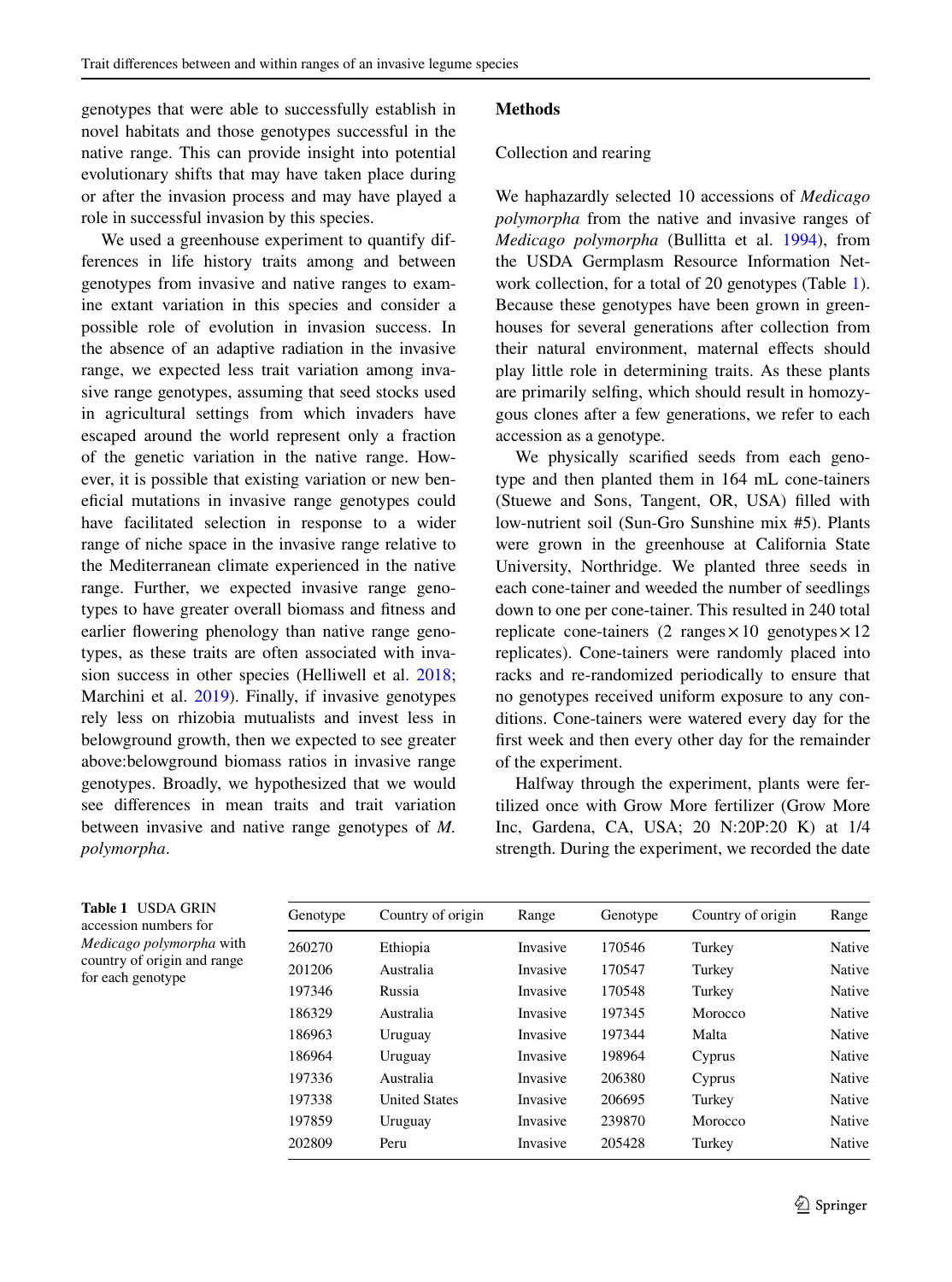on which each plant produced its frst fower. We collected each fruit produced by each plant after fruits had ripened and quantifed the number and weight of fruits per plant, as well as the number and weight of total seeds per plant. We harvested each plant when no fruits or fowers remained on the plant, which occurred between 140 and 169 days after planting. Plants that had not produced any fowers by this time were also harvested and noted to have not reproduced. Once harvested, we rinsed the soil from the roots of plants, separated aboveground and belowground portions, and placed them in a drying oven at 50 °C for two days. We then measured the total dry weight and the above:belowground biomass ratio.

#### Data analysis

We used generalized linear mixed models to test the fxed efects of range (native or invasive) and genotype (random effect nested within range) on several dependent variables in R (version 4.0.3). Our dependent variables were: survival to reproduction or the end of the experiment, time to frst fower, fruit number, total fruit weight, seed number, total seed weight, total biomass, and above:belowground biomass ratio. For all variables except survival, data analyses were restricted to plants that survived. We tested each variable for normality and homogeneity of variances, and when possible, transformed the data to meet these assumptions and ft models using 'lmer' in the lme4 package. Biomass ratio was transformed by natural log and total biomass was transformed by inverse square root. When variables could not be transformed to meet assumptions, we ft appropriate error distributions using 'glmer'. Survival was analyzed using a binomial error distribution. Fruit and seed weight were analyzed with a Gaussian distribution with a log link. Fruit and seed number were analyzed using a zero-infated distribution in the 'zeroinf' package. We tested the signifcance of fxed efects using 'Anova' in the car package, with Type III sums of squares, and tested random effects using Likelihood Ratio Tests. We also calculated Cohen's d to determine efect size. To examine relationships between pairs of dependent variables, we used similar models with seed number as the dependent variable, but included each other dependent variable as a covariate in separate models. Using these models, we tested the linear and quadratic components of each pairwise

relationship with seed number, and examined whether these relationships difered between invasive and native ranges.

#### **Results**

Survival rate and time to flower

The survival of plants in the experiment was 67.5% across all ranges and genotypes. There was no signifcant effect of range on survival  $(X^2=0.485, df=1,$  $P=0.486$ ,  $d=0.97$ ), though there were significant differences among plant genotypes independent of range  $(X^2=106, df=1, P<0.001)$ . One invasive genotype (186963 from Uruguay) experienced a 100% mortality rate, but six invasive genotypes and eight native genotypes experienced a 100% survival rate, with the remaining fve genotypes showing intermediate survival. There was a marginally significant difference in flowering time between ranges  $(F<sub>1,14</sub>=3.30,$  $P=0.089$ ,  $d=2.56$ ), with invasive genotypes tending to flower earlier than native genotypes. Though marginally signifcant, the efect size of genotype range was large  $(d=2.56)$ . However, there was also significant variation among genotypes within each range  $(X^2 = 84.6, df = 1, P < 0.001)$ . There was more variation in fowering times among native genotypes one native (239,870 from Morocco) and one invasive genotype (260270 from Ethopia) fowered earlier than any others, but two native genotypes were the last to flower (Fig.  $1$ ).

Mean total biomass and above:belowground biomass ratio

There were marginally signifcant diferences in total biomass between native and invasive range individuals  $(F_{1,15} = 4.21, P = 0.058, d = 2.88)$ , and signifcant diferences among genotypes within ranges  $(X^2=22.9, df=1, P<0.001)$ , with a large effect size of genotype range  $(d=2.88)$ . Despite significant variation within ranges, invasive genotypes tended to be smaller than native genotypes (Fig. [2A](#page-5-0)). Similarly, above:belowground biomass ratio was marginally signifcantly diferent between native and invasive ranges (F<sub>1,160</sub>=3.17, P=0.07, d=0.87). The difference in total biomass between ranges was due largely to diferences in aboveground biomass, with invasive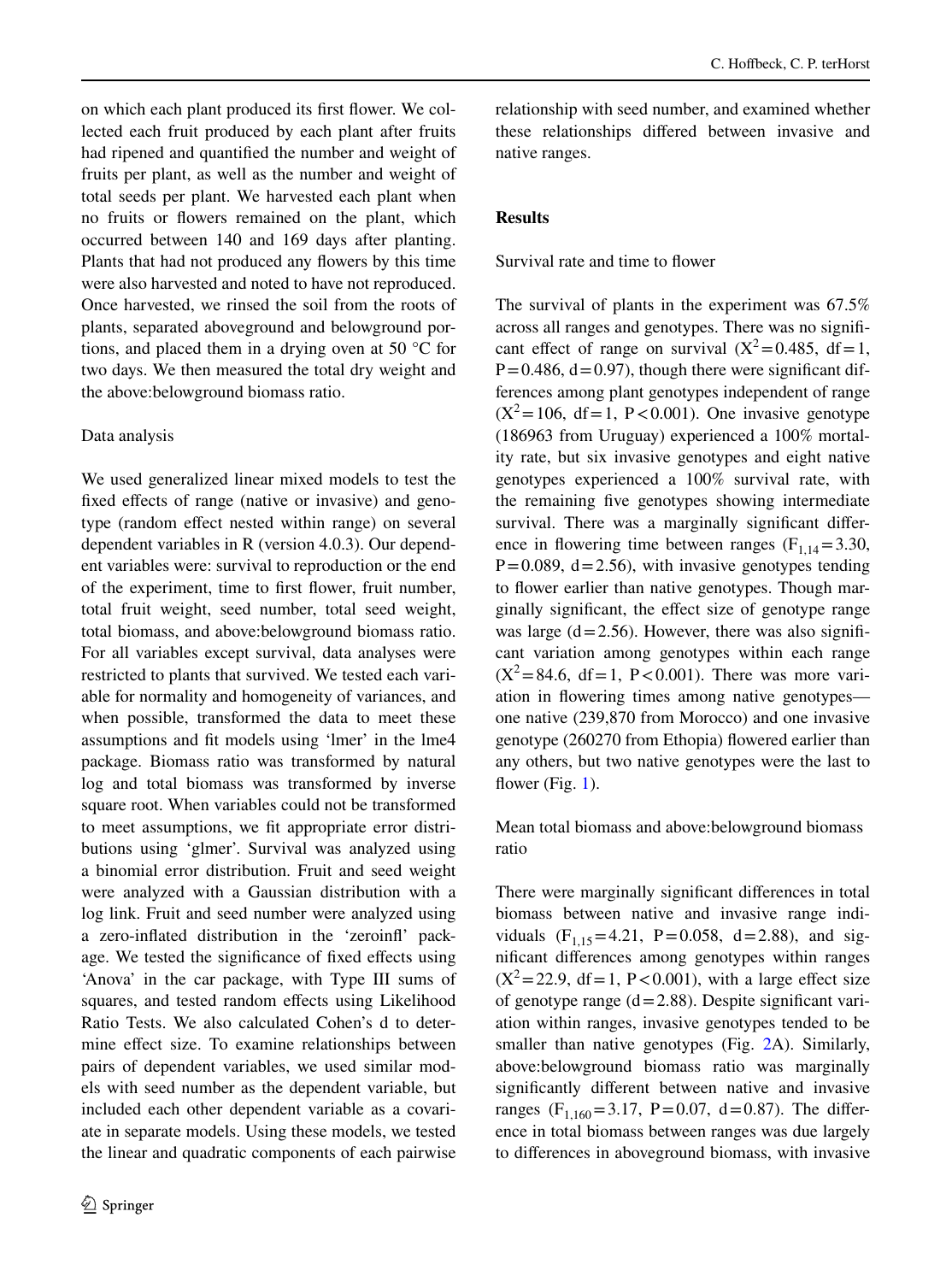

<span id="page-4-0"></span>**Fig. 1** Mean days to first flower (+SEM) of **A** invasive and native range genotypes and **B** variation among genotypes within each range

genotypes investing relatively less in aboveground than belowground biomass compared to native range genotypes (Fig. [2](#page-5-0)B). As with total biomass, we observed signifcant diference among genotypes within ranges ( $X^2 = 5.26$ , df = 1, P = 0.022).

#### Fruit and seed production

Both fruit and seed number were signifcantly different between native and invasive ranges (Figs. [3,](#page-6-0) S1), with invasive genotypes producing more fruits  $(X^2 = 10.2, df = 1, P = 0.001, d = 5.5)$  and more seeds  $(X^2 = 73.6, df = 1, P < 0.001, d = 14.04)$ . In addition to diferences between ranges, genotypes also varied significantly in both fruit  $(X^2=11.0, df=1,$ P < 0.001) and seed number  $(X^2 = 76.4, df = 1$ ,  $P < 0.001$ ). However, we found no significant differences in total fruit or seed weight between ranges (fruit weight:  $X^2 = 1.14$ , df = 1, P = 0.286, d = 1.5; seed weight:  $X^2 = 1.97$ , df = 1, P = 0.161, d = 2.0, Fig. S2). The disparity between quantity and quality of fruits and seeds does not seem to be due to a tradeof between number and size, as there is signifcant positive correlation between fruit number and weight  $(F<sub>1,160</sub>=323, P<0.001)$  and between seed number and weight  $(F_{1,160} = 1317, P < 0.001)$ . Rather, there was more variability in weight than in number, resulting in decreased power to detect diferences between ranges. There was signifcant variation among genotypes in fruit and seed number  $(X^2 = 72.351, df = 1,$  $P < 0.001$ ; Fig. [3\)](#page-6-0).

#### Relationships among life history traits

We found only three cases in which the relationships between traits and ftness difered between the native and invasive range. All other relationships were non-significant  $(P>0.05)$ . There was a nonlinear relationship between seed number and total biomass ( $F_{1,156}$ =10.6, P=0.001), but the strength of that relationship difered among plants from the native and invasive ranges ( $F_{1,156}$ =53.2, P < 0.001). Plants from the invasive range with intermediate biomass produced more seeds than plants with high or low biomass, but there was no such relationship for plants from the native range (Fig. [4](#page-6-1)A). Similarly, there was a signifcant non-linear relationship between seed number and above:belowground biomass ratio  $(F_{1,156} = 11.9, P < 0.001)$  that was stronger for plants from the invasive range  $(F_{1,156} = 66.7, P < 0.001)$ . Invasive range plants with intermediate above:belowground ratios tended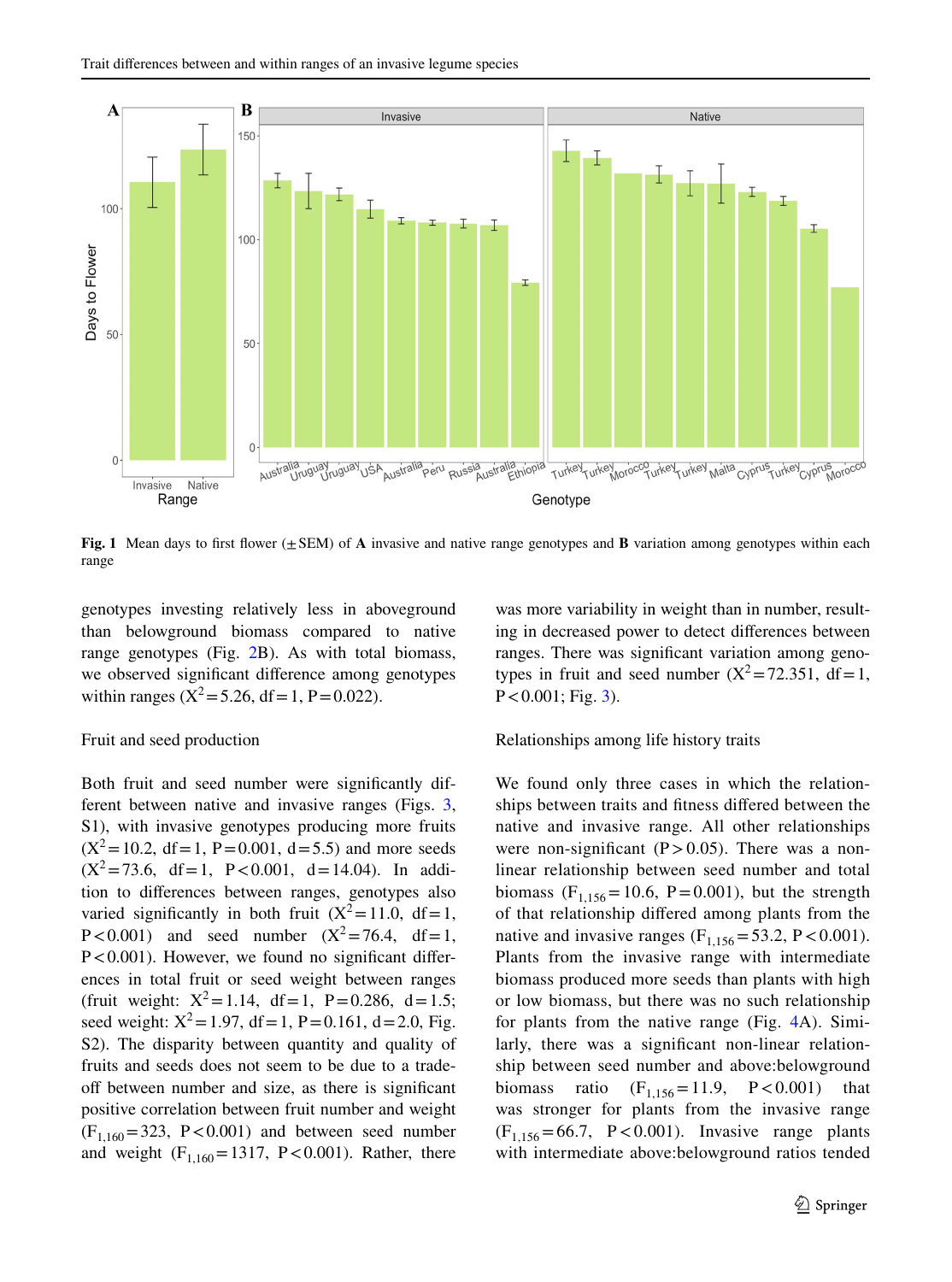

<span id="page-5-0"></span>**Fig.** 2 Mean total biomass  $(\pm$  SEM) of **A** invasive and native range *M. polymorpha* genotypes and **B** variation among genotypes within each range. Mean above:belowground biomass

to produce the most seeds, but this pattern was much weaker for genotypes from the native range (Fig. [4B](#page-6-1)). Finally, there was a signifcant non-linear relationship between seed number and fowering phenology, but the relationship difered depending on range  $(F_{1,148} = 42.0, P < 0.001)$ . For invasive

ratios (±SEM) of **C** invasive and native range genotypes and **D** variation among genotypes within each range

range genotypes, plants that fowered at intermediate times produced the most seeds. However, for native range genotypes, the plants that fowered the earliest produced the most seeds (Fig. [4C](#page-6-1)).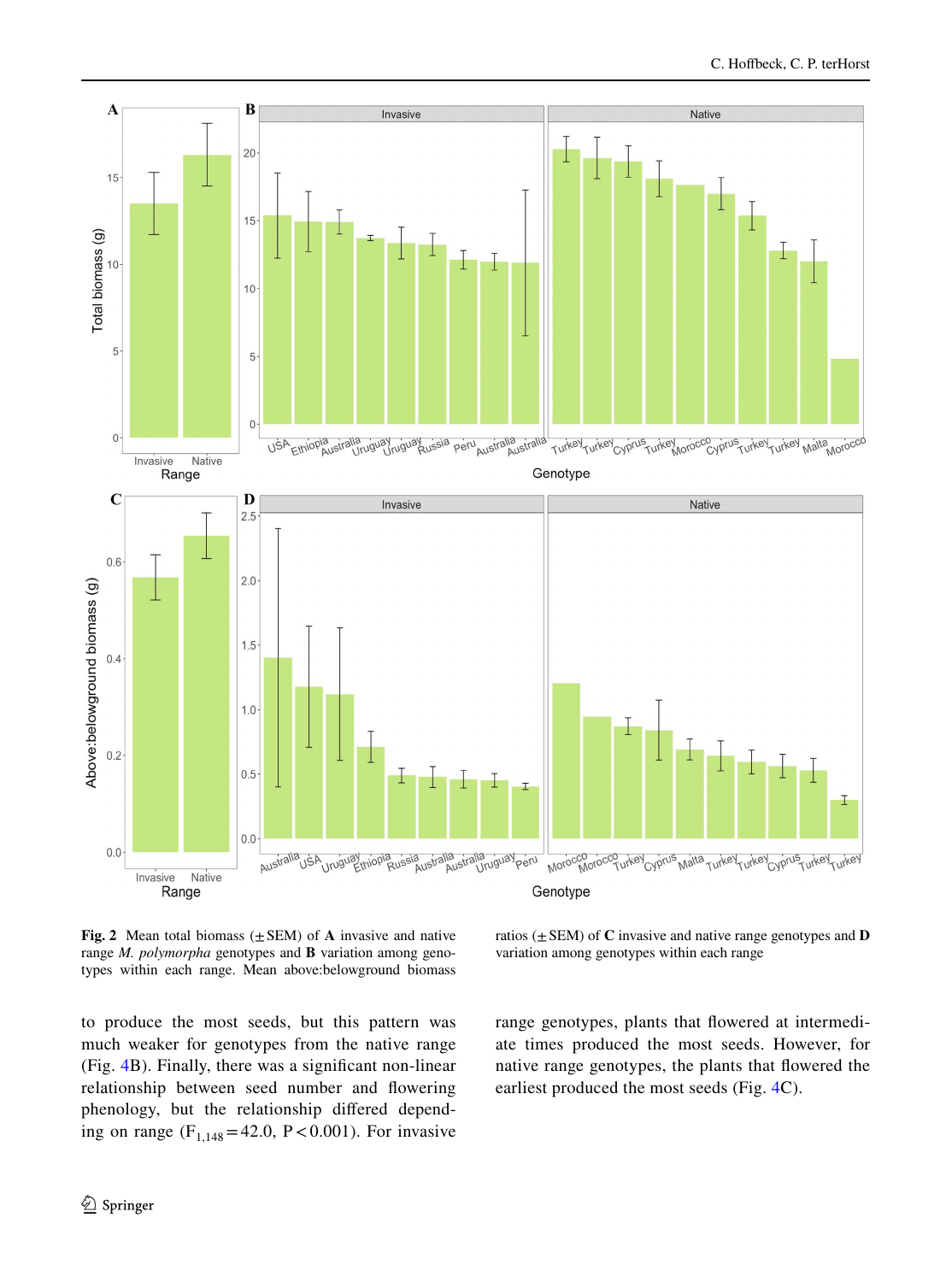

<span id="page-6-0"></span>**Fig. 3** Mean seed number (±SEM) of **A** invasive and native range genotypes of *M. polymorpha* and **B** variation among genotypes within each range

<span id="page-6-1"></span>

#### **Discussion**

We found diferences in traits between genotypes collected from the native and invasive ranges of *Medicago polymorpha*. That all plants were grown in a common environment suggests that these traits are the result of genetic diferences among native and invasive range plants that have evolved during or after the invasion process. Overall, invasive range genotypes tended to flower sooner, produced more fruits and seeds, and produced less biomass, primarily because of relatively less investment in aboveground growth relative to native genotypes. Such evolution could have occurred because of genetic drift if the introduction and success of individual genotypes in each collection location was random. However, consistent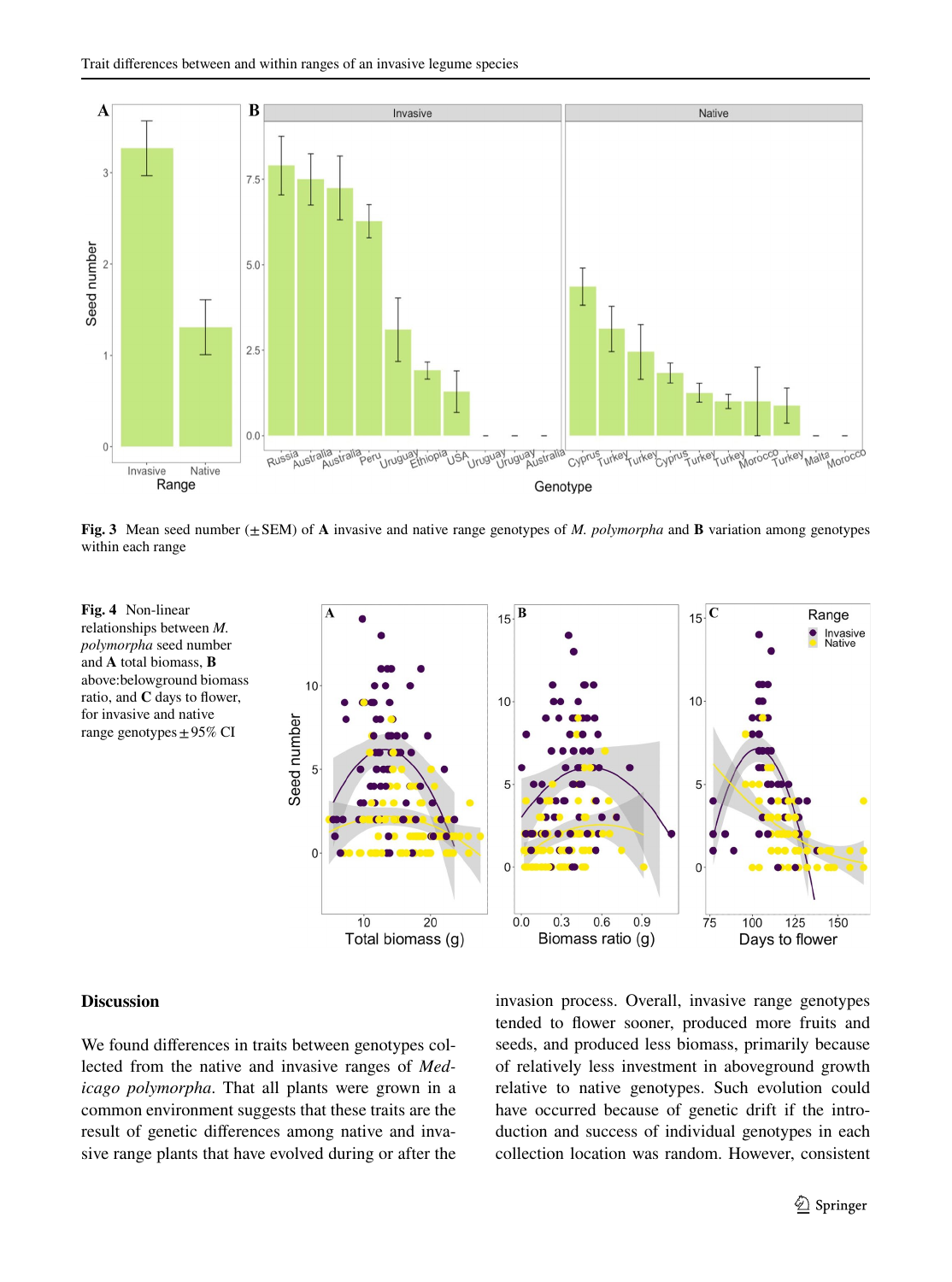diferences between invasive and native genotypes from across the globe suggest that selection was more likely to have driven evolutionary changes. In addition to diferences among ranges, we also found considerable variation within ranges, suggesting that both drift and selection could be important evolutionary forces during invasion at more local scales. Broadly, the traits that were consistently selected for in invasive genotypes regardless of geography, including fecundity, earlier fowering, and lower aboveground growth, may be traits that facilitate invasion into novel environments.

Invasive genotypes tended to have higher fecundity than native genotypes, producing greater numbers of fruits and seeds. Increased fecundity is often associated with increased invasion success because greater propagule pressure increases the likelihood of success by some of those propagules (Simberlof [2009;](#page-10-19) Lockwood et al. [2009](#page-10-20)). Jelbert et al. ([2015\)](#page-9-6) found that invasive plant species tended to be larger and had higher fecundity than closely related noninvasive plants, which has been demonstrated further in both invasive plant and animal species (Simberlof and Rejmanek [2011](#page-10-21), [2020](#page-10-21)), though there are exceptions (Maron et al. [2004\)](#page-10-8). The ftness advantages of producing more seeds are often limited if quantity trades off with quality, and higher quality seeds have a greater chance of germination or survival (Wen and Simons [2020\)](#page-10-22). Although we did not observe such a trade-off between seed weight and seed number, we did observe more variation in seed weight than in seed number and the lack of a trade-off may other factors infuencing the evolution of these two traits.

We found marginally signifcant diferences in flowering time, biomass, and above:belowground biomass ratio between invasive and native ranges. These statistics suggest there is less than 10% chance that our null hypothesis of no diferences between ranges is correct, so here we interpret these as real diferences, but also note that these results should be interpreted with caution because of the variation within invasive and native ranges. Invasive genotypes tended to flower earlier than native genotypes, which may provide them with a reproductive advantage in highly seasonal environments where plants must reproduce quickly before conditions become unfavorable (Badri et al. [2016;](#page-9-16) Helliwell et al. [2018](#page-9-14)). Genotypes collected from the invasive range tended to be smaller than genotypes collected from the native range, largely due to diferences in aboveground size. This is contrary to many fndings of increased size in the invasive range (Van Kleunen et al. [2010](#page-10-23)). Increased size in invasive plants is often thought to be a result of release from expensive investments in defense against natural enemies, and that energy can be reinvested into growth that confers increased competitive ability (Blossey and Notzold [1995](#page-9-17)). Although increased size is often used as a proxy for competitive ability, previous work on this species suggests that competitive ability is not well correlated with size (Getman-Pickering et al. [2018](#page-9-13)). Even if one assumed such a correlation, whether increased biomass confers greater competitive ability against native species in the introduced range would likely depend on whether competition occurs above or belowground. If competitors are indeed the agent of selection on size in the invasive range of *M. polymorpha*, then the increased investment in belowground biomass by invasive genotypes suggests that size is driven by competition for nutrients or rhizobia in the soil, rather than aboveground competition for light or space (Wang et al. [2017;](#page-10-24) Eisenhauer et al. [2017\)](#page-9-18).

There may be still other agents of selection on belowground growth. The diferent strategies displayed by invasive and native genotypes may indicate that successful *M. polymorpha* invaders dedicate more resources to root growth, which may provide more nutrients to provision the highest possible number of fruits and seeds. If invasive genotypes rely less on rhizobia (terHorst et al. [2018a](#page-10-18), [b\)](#page-10-14), they may need more extensive root growth to obtain nitrogen. This is in contrast to successful genotypes in the native range of *M. polymorpha*, which invest more resources into aboveground biomass production, perhaps at the cost of producing fewer fruit and seeds. Along a continuum between r and K life history strategies (MacArthur and Wilson [1967\)](#page-10-11), native range *M. polymorpha* may be more like K-strategists, occupying a more stable ecosystem, and invasive genotypes may be more like r-strategists, moving between more unpredictable, potentially unstable ecosystems. Just as invasive species tend to fall more toward the r end of the r-K continuum (MacArthur and Wilson [1967;](#page-10-11) Devin and Beisel [2007\)](#page-9-19), genotypes within a species that fall closer to the r end of the continuum may experience positive selection during invasion. Although this weedy strategy may give each individual seed a lower chance of survival, it may allow greater net ftness of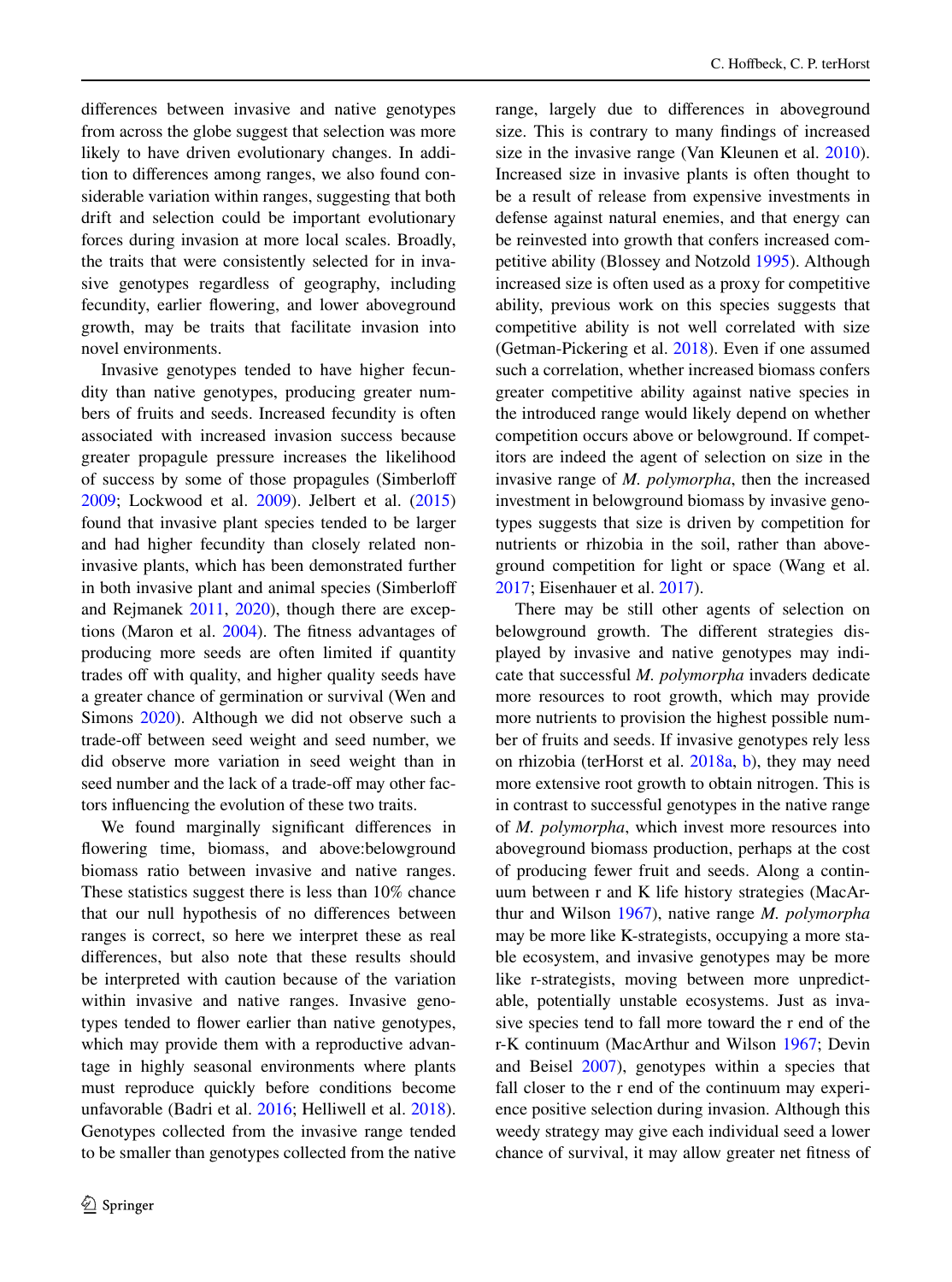genotypes that cast a wider net across microclimates in novel environments.

In addition to the observed trait diferences between invasive and native ranges of *M. polymorpha*, there were also large diferences among genotypes within ranges. This confrms previous work in this species that documented diferent phenotypes among individuals, including plant height, trichome number, coloration, and fruit morphology (Bullitta et al. [1994](#page-9-15); Graziano et al. [2009](#page-9-20); Badri et al. [2016\)](#page-9-16). In addition to the traits documented here, we observed diferences in leaf pattern and color among genotypes that we did not quantify in this study. In addition to latitudinal clines in phenotypes in both the native and a portion of the invasive range, two distinct subpopulations of *M. polymorpha* have been identifed in the native range (Helliwell et al. [2018](#page-9-14)), perhaps explaining some intra-range variation among genotypes. Additionally, there is likely to be some population structure within the invasive range, as many invasive range populations are isolated by large distances, but may also share the same source of introduction. Most genotypes in North and South America appear to have been introduced from the western Mediterranean region (Helliwell et al. [2018\)](#page-9-14), but the origin of invasive genotypes on other continents is not yet known. Our results do not indicate that phenotypes in the broad invasive range are a subset of native range phenotypes, so it is possible that other continents have diferent origin sources. As most invasive populations are the result of escape from agriculture, knowing the source of cultivars in each location may explain some of this genotypic variation. Population structure will also likely depend on the time since the start of invasion and how long populations have been isolated from one another. Further, we do not see consistently greater variation among genotypes in either the invasive or the native range. Invasive genotypes showed more within-range variation in seed and fruit production, but less variation in days to fower and biomass than the native range genotypes. This gives an equivocal answer to whether trait variation is likely to have been driven by a population bottleneck in invasive populations or the result of adaptation to a range of ecosystems. Future exploration of selection on traits in specifc populations of *M. polymorpha* in the invasive and native range, as well as identifying the original sources of various invasive populations, could help to explore these questions in greater depth.

We observed non-linear relationships between ftness (seed number) and three traits (biomass, biomass allocation, and fowering phenology), but these relationships were stronger in invasive range genotypes than in native range genotypes. For example, genotypes from the invasive range that flower too early or too late have lower fecundity, but for native range genotypes, only later fowering plants had lower fecundity. We must be cautious in inferring selection gradients from these patterns, as these genotypes were not collected from the same population and likely do not refect variation within any single population (Kingsolver and Diamond [2011](#page-9-21); Davidson et al. [2011\)](#page-9-2). However, they were grown in the same environment in this study, albeit an artifcial one. Taken at face value, these data suggest stabilizing selection in the invasive range, but either directional selection or no selection on the same traits in the native range. It would be useful to know if these patterns hold up in natural environments, and what, if any, the agents of stabilizing selection may be in those environments, and whether those agents of selection difer between native and invasive ranges (Kingsolver et al. [2001\)](#page-10-25).

These trait diferences between invasive and native ranges provide evidence of which traits may have allowed *M. polymorpha* to successfully invade non-native habitats. Understanding the traits that allow plants to become invasive can enhance strategies to limit or prevent invasion (Maron et al. [2004](#page-10-8); Van Kleunen et al. [2010](#page-10-23); Minoarivelo and Hui [2016](#page-10-26)). Differences in traits like flowering phenology, fecundity, biomass, and biomass allocation may have important implications for how to control invasion spread (Cannas et al. [2003](#page-9-22); Eschtruth and Battles [2009](#page-9-23)). Moreover, our results suggest that understanding how these traits evolve during or after invasion may be critical to understanding how plants are able to initially colonize new environments, or proliferate after they have been introduced. The global diferences we found between native and invasive range genotypes may refect those traits that increase invasion success broadly, but it does not preclude that other traits may be just as or more important at the local scale. Future studies of selection on traits at individual locations may lead to greater understanding of how populations of this species adapt to specifc biotic and abiotic conditions. Understanding these evolutionary changes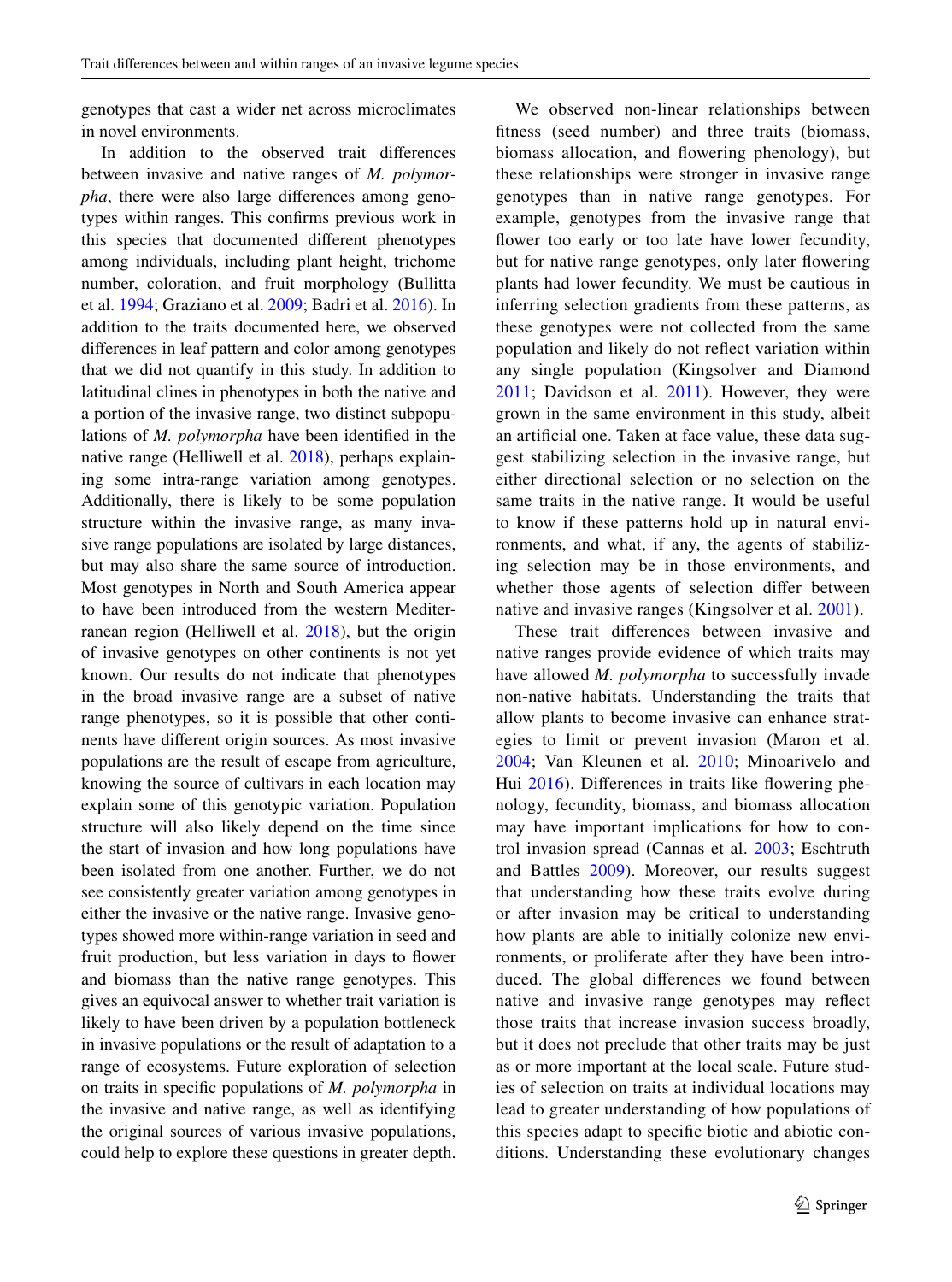on ecological time scales in more invasive species will provide a broader understanding of the role of evolution in invasion dynamics.

**Author's contribution** All authors contributed to the experimental concept and design. Preparation, data collection, and data analysis were performed by Carmen Hoffbeck. The first manuscript draft was written by Carmen Hoffbeck. All authors edited, read, and approved the fnal manuscript.

**Funding** We thank E. Sharma for help in the greenhouse during this experiment and R. Mackelprang, N. Silbiger, and J. Yoder for valuable input on previous versions of this manuscript. This work was supported by grants from California State University, Northridge to Carmen Hofbeck and from the National Science Foundation to Casey terHorst (OCE-1559105 and DEB-1754449).

**Data Availability Statement** All data is available on request: carmen.hofbeck.50@my.csun.edu.

#### **Declarations**

**Confict of interest** The authors have no relevant fnancial or non-fnancial interests to disclose.

#### **References**

- <span id="page-9-8"></span>Agashe D, Bolnick DI (2010) Intraspecifc genetic variation and competition interact to infuence niche expansion. Proc R Soc b: Biol Sci 277(1696):2915–2924
- <span id="page-9-16"></span>Badri M, Cheikh NB, Mahjoub A, Abdelly C (2016) Morphophenological diversity among natural populations of Medicago polymorpha of diferent Tunisian ecological areas. Afr J Biotech 15(25):1330–1338
- <span id="page-9-11"></span>Barrett SCH, Colautti RI, Eckert CG (2008) Plant reproductive systems and evolution during biological invasion. Mol Ecol 17(1):373–383
- <span id="page-9-12"></span>Bayliss SLJ, terHorst CP, Lau JA (2017) Testing genotypic variation of an invasive plant species in response to soil disturbance and herbivory. Oecologia 183(4):1135–1141
- <span id="page-9-17"></span>Blossey B, Notzold R (1995) Evolution of increased competitive ability in invasive nonindigenous plants: a hypothesis. J Ecol 83(5):887
- <span id="page-9-9"></span>Bolnick DI, Amarasekare P, Araújo MS, Bürger R, Levine JM, Novak M, Rudolf VHW, Schreiber SJ, Urban MC, Vasseur DA (2011) Why intraspecifc trait variation matters in community ecology. Trends Ecol Evol 26(4):183–192
- <span id="page-9-10"></span>Bolnick DI, Svanbäck R, Fordyce JA, Yang LH, Davis JM, Hulsey CD, Forister ML (2003) The ecology of individuals: incidence and implications of individual specialization. Am Nat 161(1):1–28
- <span id="page-9-15"></span>Bullitta S, Floris R, Hayward MD, Loi A, Porqueddu C, Veronesi F (1994) Morphological and biochemical variation in Sardinian populations of *Medicago polymorpha* L. suitable for rainfed mediterranean conditions. Springer, Dordrecht, pp 223–232
- <span id="page-9-22"></span>Cannas SA, Marco DE, Páez SA (2003) Modelling biological invasions: species traits, species interactions, and habitat heterogeneity. Math Biosci 183(1):93–110
- <span id="page-9-2"></span>Davidson AM, Jennions M, Nicotra AB (2011) Do invasive species show higher phenotypic plasticity than native species and if so, is it adaptive? A meta-analysis. Ecol Lett 14(4):419–431
- <span id="page-9-19"></span>Devin S, Beisel JN (2007) Biological and ecological characteristics of invasive species: a gammarid study. Biol Invasions 9(1):13–24
- <span id="page-9-18"></span>Eisenhauer N, Lanoue A, Strecker T, Scheu S, Steinauer K, Thakur MP, Mommer L (2017) Root biomass and exudates link plant diversity with soil bacterial and fungal biomass. Sci Rep 7(1):1–8
- <span id="page-9-23"></span>Eschtruth AK, Battles JJ (2009) Assessing the relative importance of disturbance, herbivory, diversity, and propagule pressure in exotic plant invasion. Ecol Monogr 79(2):265–280
- <span id="page-9-3"></span>Geng Y, van Klinken RD, Sosa A, Li B, Chen J, Xu CY (2016) The relative importance of genetic diversity and phenotypic plasticity in determining invasion success of a clonal weed in the USA and China. Front Plant Sci 7:213
- <span id="page-9-13"></span>Getman-Pickering ZL, terHorst CP, Magnoli SM, Lau JA (2018) Evolution of increased *Medicaco polymorpha* size during invasion does not result in increased competitive ability. Oecologia 188(1):203–212
- <span id="page-9-5"></span>Goldberg DE (1996) Competitive ability: defnitions, contingency and correlated traits on JSTOR. R Soc 351(1345):1377–1385. https://www-jstor-org.ezproxy. [https://www-jstor-org.ezproxy.](https://www-jstor-org.ezproxy.auckland.ac.nz/stable/56213?seq=2#metadata_info_tab_contents) [auckland.ac.nz/stable/56213?seq=2#metadata\\_info\\_tab\\_](https://www-jstor-org.ezproxy.auckland.ac.nz/stable/56213?seq=2#metadata_info_tab_contents) [contents](https://www-jstor-org.ezproxy.auckland.ac.nz/stable/56213?seq=2#metadata_info_tab_contents)
- <span id="page-9-20"></span>Graziano D, Di Giorgio G, Ruisi P, Amato G, Giambalvo D, Graziano D, Di Giorgio G, Ruisi P, Amato G, Giambalvo D (2009) Variation in pheno-morphological and agronomic traits among burr medic (*Medicago polymorpha* L.) populations collected in Sicily, Italy. Crop past Sci 61(1):59–69
- <span id="page-9-4"></span>Hairston NG, Ellner SP, Geber MA, Yoshida T, Fox JA (2005) Rapid evolution and the convergence of ecological and evolutionary time. Ecol Lett 8(10):1114–1127
- <span id="page-9-14"></span>Helliwell EE, Faber-Hammond J, Lopez ZC, Garoutte A, von Wettberg E, Friesen ML, Porter SS (2018) Rapid establishment of a fowering cline in *Medicago polymorpha* after invasion of North America. Mol Ecol 27(23):4758–4774
- <span id="page-9-7"></span>Hughes AR, Inouye BD, Johnson MTJ, Underwood N, Vellend M (2008) Ecological consequences of genetic diversity. Ecol Lett 11(6):609–623
- <span id="page-9-0"></span>Hui C, Richardson DM, Landi P, Minoarivelo HO, Garnas J, Roy HE (2016) Defning invasiveness and invasibility in ecological networks. Biol Invasions 18(4):971–983
- <span id="page-9-6"></span>Jelbert K, Stott I, Mcdonald RA, Hodgson D (2015) Invasiveness of plants is predicted by size and fecundity in the native range. Ecol Evol 5(10):1933
- <span id="page-9-1"></span>Keane RM, Crawley MJ (2002) Exotic plant invasions and the enemy release hypothesis. Trends Ecol Evol 17(4):164–170
- <span id="page-9-21"></span>Kingsolver JG, Diamond SE (2011) Phenotypic selection in natural populations: What limits directional selection? Am Nat 177(3):346–357